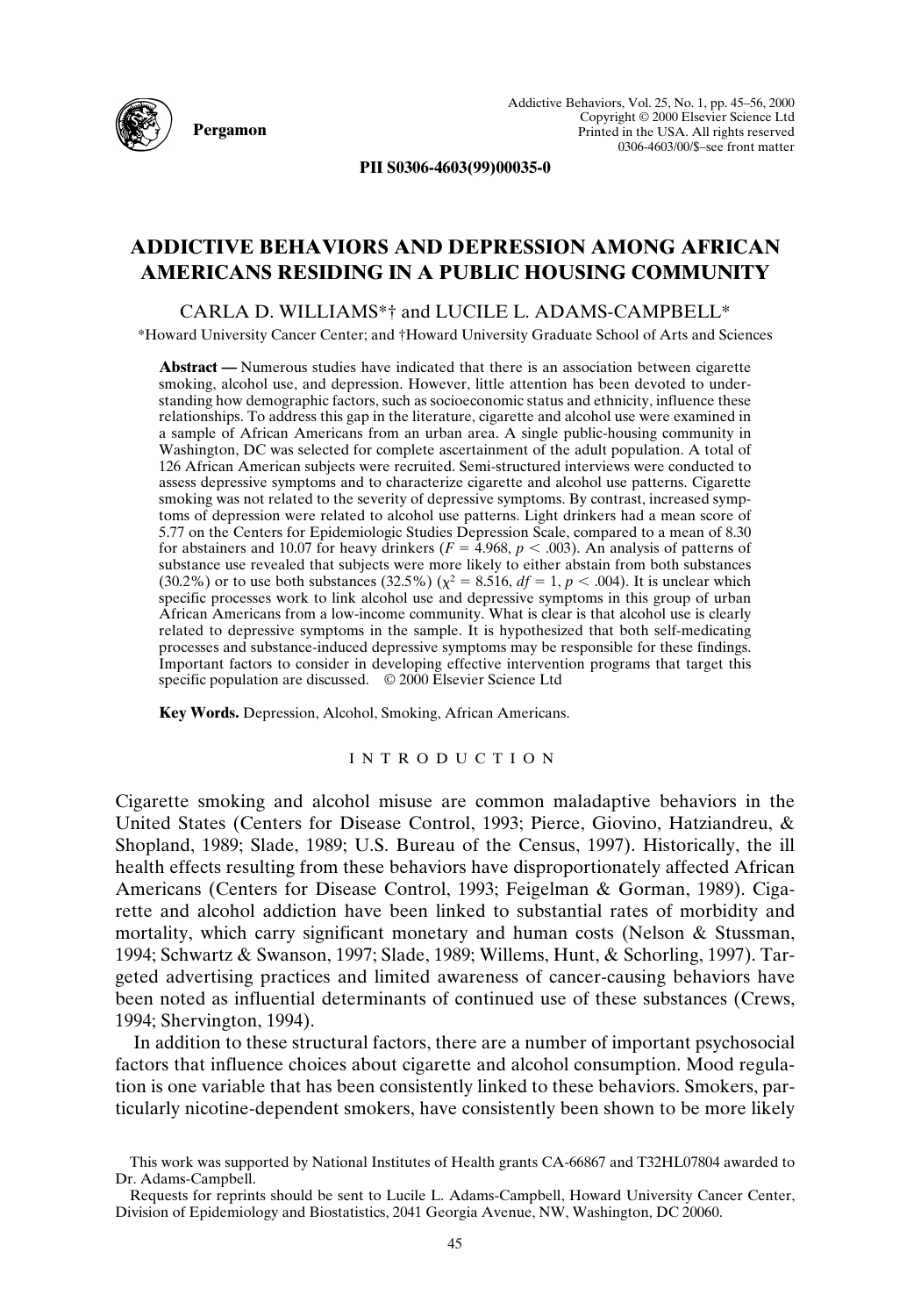to suffer from a depressive disorder (Anda et al., 1990; Breslau, Kilbey, & Andreski, 1993; Glassman et al., 1988; Lerman et al., 1996). Similarly, alcohol use disorders have also been associated with depression (Grant & Hartford, 1995; Lipton, 1994; Schoenborn & Horm, 1993).

The self-medication hypothesis (Khantzian, 1985) is a theoretical explanation of the link between substance use disorders and psychiatric illness. This theory is rooted in psychodynamic theory and supported by evidence from neurobiological changes associated with drug use (Markou, Kosten, & Kook, 1998). The self-medication hypothesis contends that substance use can be understood as an attempt to alter undesirable mood states (Khantzian, 1985; Weiss, Griffin, & Mirin, 1992). An exacting interpretation of the self-medication process presumes the existence of an independent depressive disorder that logically relates to the substance use disorder in terms of temporal development and function. In other words, verification of a true self-medicating process demands that the emergence of maladaptive substance use patterns and consequent substance use disorders stem from self-administration of addictive substances to alleviate symptoms of a preexisting, independent mental or physical disorder (Raimo & Schuckit, 1998). Indeed, well-executed empirical research has not supported the notion of increased risk of independent major depression among substance abusers (Merikangas et al., 1998; Raimo & Schuckit, 1998). Furthermore, the comorbidity between depressive disorders and cigarette smoking has been more aptly explained by common or correlated risk factors (Fergusson, Lynskey, & Horwood, 1996; Kendler et al., 1993).

Although the influence of self-medicating motives on initiation of substance use remains muddled, the mood-altering effects associated with substances of abuse are quite clear (Markou et al., 1998). Thus, it is important to adequately explore all avenues toward explaining the link between substance use disorders and depressive illness. In empirical evaluations of the self-medication hypothesis, the literature suggests that people frequently report using addictive substances in response to depressive symptoms (Weiss et al., 1992). However, this method of managing depressive symptoms has been shown to have little or no positive effect on symptoms (Hendrie, Sairally, & Starkey, 1998). In fact, the changes in neurotransmitter functioning resulting from repeated administration of and withdrawal from many drugs of abuse creates the potential for developing and/or exacerbating depressive symptoms (Markou et al., 1998). It has been suggested that any self-medicating processes associated with substance abuse may actually reflect attempts to counterbalance changes in neurotransmitter function produced by prolonged drug administration and to alleviate withdrawal symptoms (Markou et al., 1998).

The impact of substance-induced depression on the epidemiologic evidence linking drug use to depression cannot be overlooked. Schuckit et al. (1997) sampled 2,845 alcoholics and gathered retrospective data regarding the temporal relationship between onset of mood disorders and the emergence of a substance use disorder as classified in the *Diagnostic and Statistical Manual of Mental Disorders* (*DSM-III-R*; American Psychiatric Association, 1987). Their results revealed that 15.2% of subjects had independent depressive disorders, compared to 26.4% who had at least one substance-induced depressive episode. A 5-year prospective study investigating the role of depression in stages of smoking was carried out in a sample of 1,007 young adults aged 21–30 years (Breslau, Peterson, Schultz, Chilcoat, & Andreski, 1998). The results revealed that not only was a history of major depression associated with an increase in risk of becoming a regular smoker, but daily smoking increased the risk for developing a later depres-